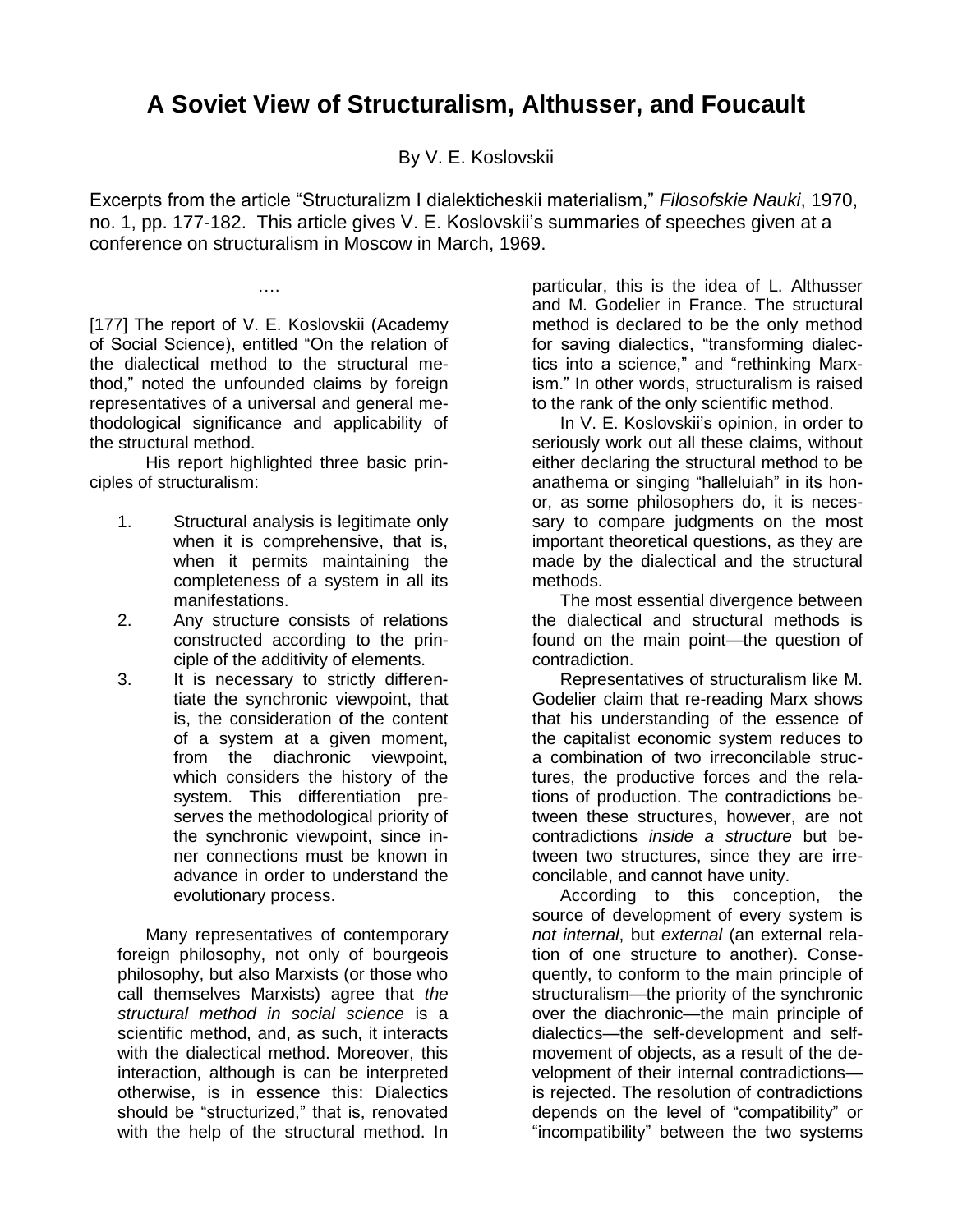(the productive forces and the relations of production). Moreover, this resolution of contradictions is connected *only* with the level of development of the forces of production. Subjective factors, class struggle, and revolution are in fact ignored.

Godelier also claims (wrongly) that contradictions in phenomena are absent at the moment of their origin, and only appear at a certain stage of development. This leads to the conclusions that (a) the more intense the contradiction between the productive forces and the relations of production become, the greater the tendency to stagnation, and that (b) the absence of contradiction determines accelerated development of the productive forces.

Life refutes these conclusions. In the epoch of the domination of state monopoly capitalism, when contradictions in the mode of production are particularly sharp, the forces of production in general are developed even more quickly than in the preceding stages of the development of capitalism. It is also well known that contradictions in the capitalist mode of production arose from the moment of its appearance, and its growth then was contradictory, as it is now, accompanied by growth and destruction of the forces of production. Thus, in resolving the issue of any scientific method, the analysis of contradictions, the dialectical and structural methods diverge sharply.

This divergence also comes to light in the relation of the logical and the historical in cognition. Here, the errors of structuralist philosophy include investigating the logical and the historical in isolation from one another, by decisively ignoring the historical. It is well known, however, that the logical aspects of things comes to be conceived only when it is combined with the historical aspect, which is its basis.

The dialectical method also differs from the historical method on the question of the relation of internal and external.

A number of representatives of structuralism consider that their approach to this question (in particular, structures always include inner, hidden relations beyond the limits of visible relations) is in agreement with dialectics. There is an essential differ-

ence here, however. For example, in the structuralists' view, contradictions between the productive forces and the relations of production do not express a true relation of people, since the structural method opposes structure and process, but human relations concern a purely external area of ideological consciousness. Differing from this point of view, Marxism does not separate structure from process, releasing the relations between people from relations between things, and making the cognition of these relations a scientific subject.

In deciding the question of causality, the dialectical and structural methods also stand opposed. Some structuralists directly deny causal connections between infrastructure and superstructure, that is, between the economic base and social consciousness—i.e., ideology.

Even such a brief examination of the different approaches to the important problems makes the conclusion of the lecturer convincing, that the structural method cannot be a general methodological method, since its understanding and resolution of basic philosophical questions does is not confirmed in science and practice. The structural method, this non-dialectical method, operates in large part [179] by frozen, unmoving categories, although that does not give a basis for ignoring it. It is necessary to be led by the words of Lenin, who taught us to cut off the reactionary side of any trend in the science of bourgeois society, maintaining and using everything valuable and useful that it has in it. The antidialectical tendency that is met with in some representatives of structuralism is explained to a certain extent by the inadequate working out of dialectics, where dialectics does not always make progress in generalizing a whole series of new branches of science and new discoveries, of which there is such a wealth in our time.

[180] The speech of Assistant Professor L. M. Minaev (Academy of Social Science) was in connection with the theme "Structuralism on nationalism and internationalism."

….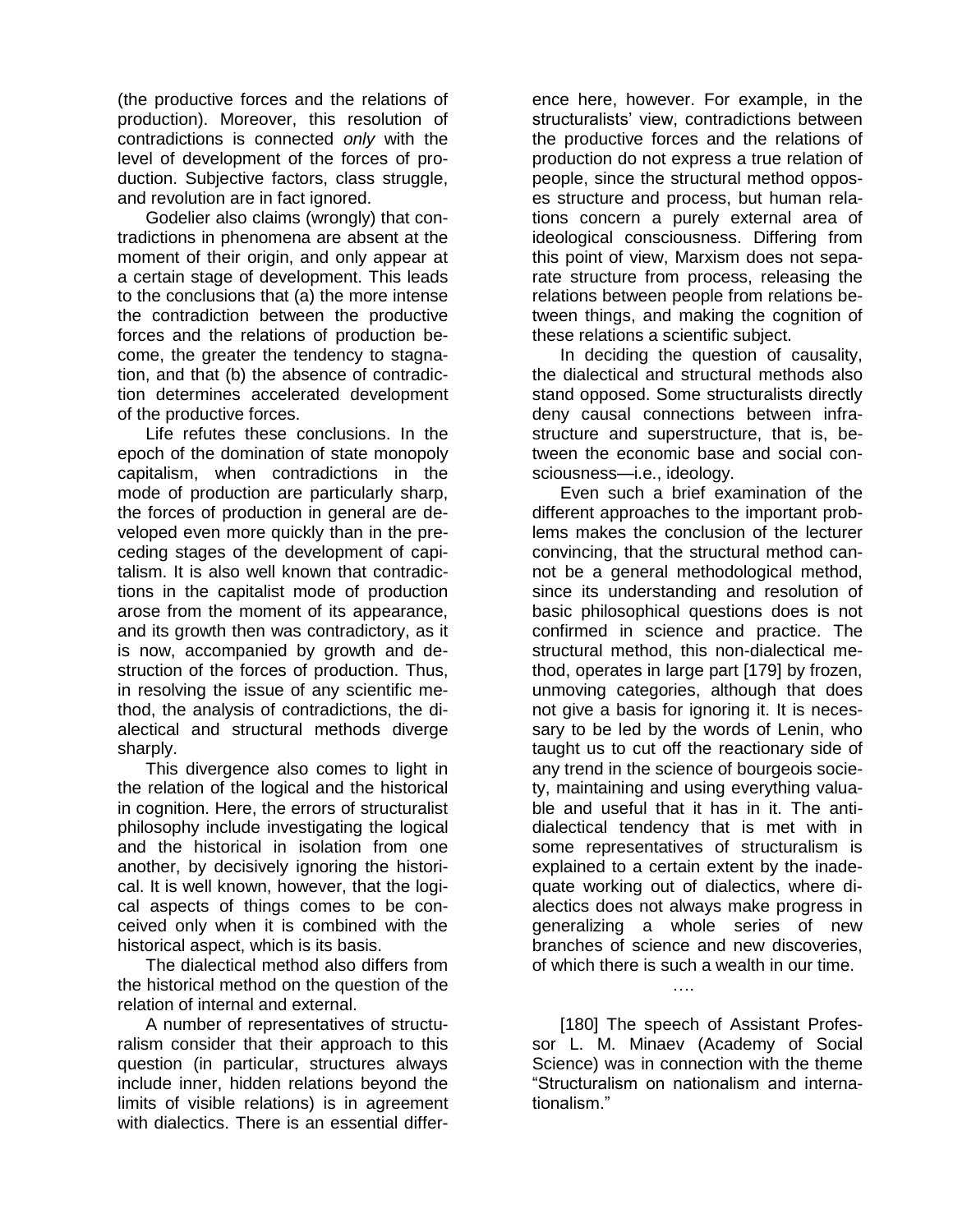In the opinion of L. M. Minaev, the facts from recent years show that some interpretations of structuralism promote the spread of nationalist views. Thus certain ideas of Levi-Strauss open the way the exaggeration of national and regional differences, to absolutizing differences in the psychological [181] constitution of peoples and nations, and to denying the unity of human history. Levi-Strauss and some other structuralists, reflecting on the "positive qualities" of so-called exotic societies, revive the Rousseauian tradition of admiration for "uncivilized peoples."

Similar views inspire some African theorists to oppose the poetry and mythology of Africa to the spiritual values of European culture, even including Marxism.

With regard to another representative of structuralism, Michel Foucault, who limited Marxism to the  $19<sup>th</sup>$  Century, also held that Adam Smith and Marx belonged to the same thought structure. On the basis of similar views, he easily came to the conclusion that class and political differences between the USSR and the USA, for example, do not play a significant role, since it is a question of one and the same thought structure. In their representations of the development of humanity, Foucault and Levi-Strauss, as well as their student Lucien Sebag, proceed from the view that it is not material production and not practice that play the defining role: the predominance belongs to language, as well as to the subconscious and the unconscious.

Conclusion: we must not put excessive emphasis on the sympathy for Marxism of many representatives of structuralism, since structuralists receive bows from all sides, from positivists, Freudians, and advocates of the theory of convergence.

Presenting a report on the theme of "Structuralism and Personality," M. N. Gretskii (philosophy department, Moscow State University) first of all expressed his disagreement with a series of proposals in the speech of L. M. Minaev, and in particular that in his evaluation of Levi-Strauss, the charge of nationalism is at least unfounded. He also expressed regret about the mixing of structuralism (either concrete scientific or philosophical structuralism) with the structural method in some speeches.

Characterizing structuralism briefly as a tendency affecting several humanitarian sciences in France, M. N. Gretskii singled out in it a basic feature, the primacy of relations over the elements related. This new feature of structuralism is connected with its success in concrete sciences and also its unresolved problems, among which are two main ones: the relations of structure and history and of structure and man. An example which illustrates the primacy of relations is a musical melody, in which he relation between notes is invariant, defined by the notes themselves, M. N. Gretskii pointed out how this idea "works" in linguistics and ethnology and how it leads to the idea of unconsciousness structures, determining the conscious actions of man. Here the transition is completed from partly scientific structuralism to the acceptance in principle of philosophical structuralism.

Speaking against the subjective idealist philosophy that had been dominant in France up to that time, structuralists oppose the free conscious activity of the subject to subjectless objective structures, consisting of pure relations without differences of substrate. The contemporary human sciences, as Levi-Strauss said, "dissolved" man. They attack man from the inside and the outside. From the point of view of the structuralist interpretation of psychoanalysis (Jacques Lacan), unconscious symbolic structures constitute man himself. From the point of view of the structuralist reinterpretation of Marxism (Louis Althusser), man as an element of a system is fully determined by social relations, leaving to him only the role is as the "bearer" of these relations. Hence the logical conclusion of the idea of "theoretical antihumanism," with which, of course, it is impossible to agree.

Althusser"s conception, which is widespread in France, requires serious analysis, particularly because the idea of reducing the human individual to social relations looks at first glance to be fully Marxist. Sometimes this position even "becomes more specific," indicating that the essence of man *reduces* to specific social relations.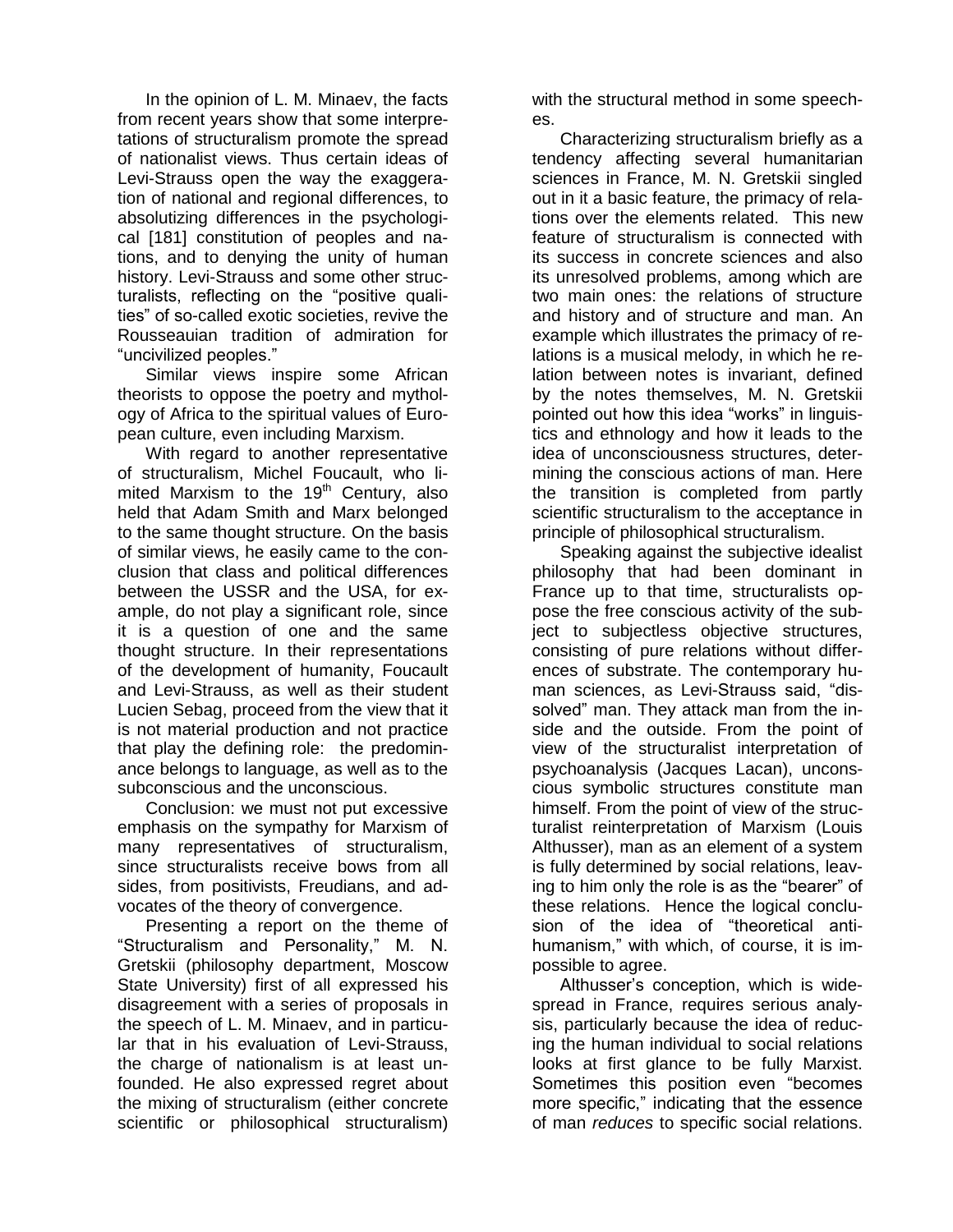But his also means reducing man to relations or representing him as formless clay. In fact, man is the product of all preceding development, determined not only by specific social relations, but also by all of history, and because of this has relative independence.

The problem of the relation of structuralism, system-structural methods and natural science was reflected in the speeches of S. T. Meliukhin (Moscow State University) and R. S. Karpinskoi (Institute of Philosophy of the Academy of Science of the USSR).

Professor S. T. Meliukhin considered that system-structural methods comprise in themselves consideration of material objects and processes on account of a whole variety of their inner and outer connections, and interactions of elements in a specific material system or process, on account of the place of the specific object in the general series of actions. Structural analysis also presupposes the emergence of laws of change of systems and of the change in the mutual connection of the elements that constitute them. Moreover, these laws should be revealed not only as of a general, qualitative type, but possibly also quantitative, giving the basis for exact predictions by way of definite equations.

One of the most important problems of system-structural analysis is the investigation of the mutual relation of the characteristics of systems and the elements they contain. It is well known that these properties are qualitatively different, and in most cases, from the basic properties of the primitive structural elements, it is very difficult to predict theoretically beforehand [182] what properties a newly arising whole system will possess. The properties of such a system are usually established empirically and after its emergence. For this, many properties of the elements are inadequately combined for the formation of the whole system. If bringing out theoretical principles defining this inadequacy and revealing the way to predict the properties of the whole were successful, it would be an enormous step forward in the scientific cognition of the world, in particular, in revealing the content of the process of development and the formation of new qualities.

The basic positions of system-structural methods were already formed in other terminology in preceding philosophical theories of cognition and its methods, and have found their clearest expression in dialectical materialism. But the system-structural method reveals the significance of these principles from a new perspective, from the point of view of the achievements and needs of contemporary natural science, above all in connection with the working out of the general theory of systems. The system-structural method must not be identified with structuralism, which often puts forward metaphysical and idealistic conceptions, in contradistinction to dialectical materialism.

The last speech in the discussion was devoted to the theme of "structuralism and organization." A. E. Voskoboinikov, (Komsomol Higher School), speaking on this theme, polemicized in particular with G. M. Gak, who considered the structural method to be something established in philosophy long ago. Although the word 'structure,' A. E. Voskoboinikov said, also was encountered already among the ancient Greeks, it then had nothing in common with the contemporary understanding of structure, since the basic idea of structuralism is the mediation of parts, elements of any whole.

….

A. E. Voskoboinikov considers that there is no contradiction between dialectics and the synchronic approach if it is correctly understood. Synchrony is characterized not as something opposed to dialectics, but as something opposed to historicism, and historicism is not dialectics.

The general conclusion that resulted from the discussion was that the structural method requires profound study and major investigative work, because of its undoubted significance in the development of many branches of science.

Along with that we must not lose a critical approach, and must be principled in evaluation of the method, its relations with dialectical methods, and most important,